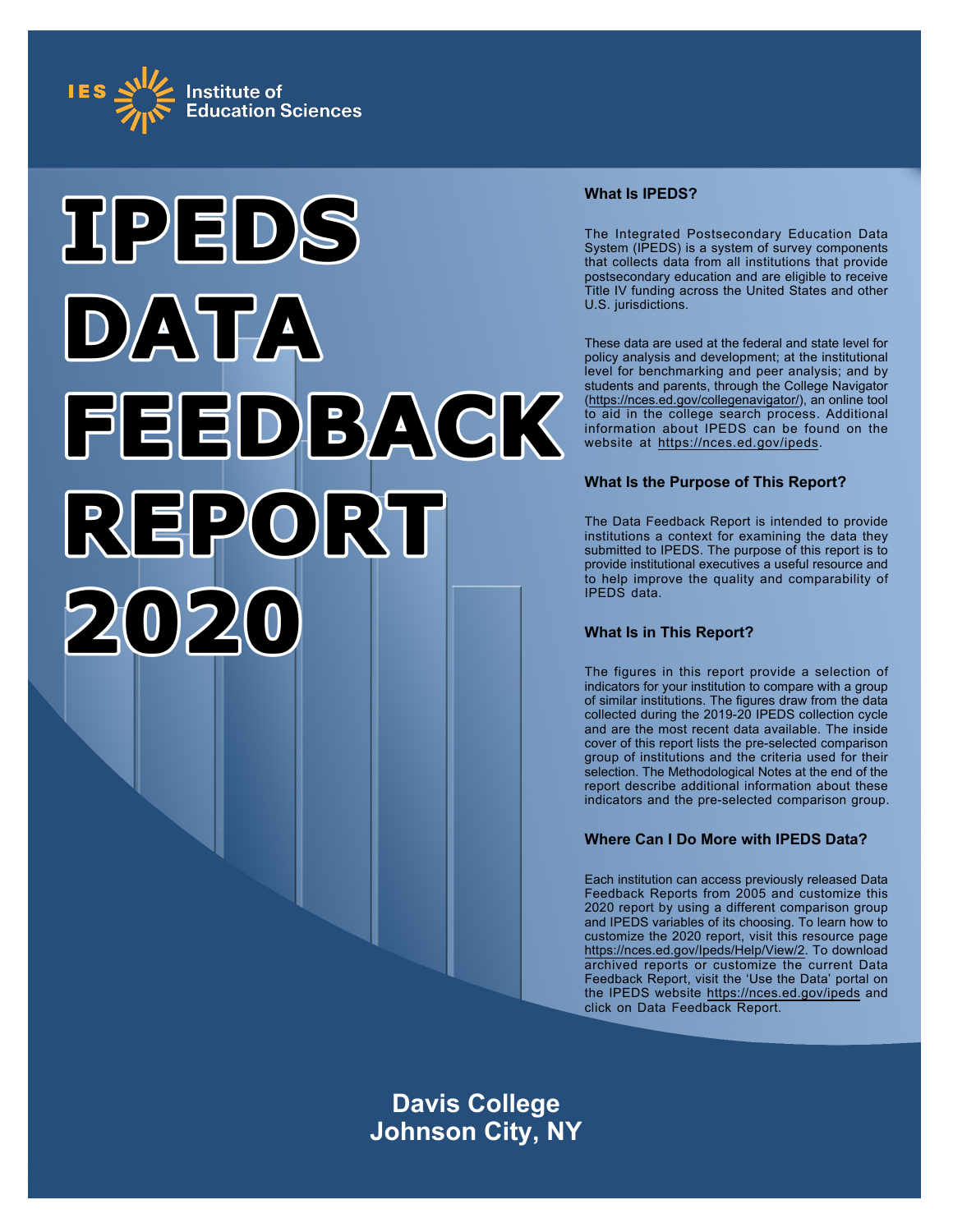# **COMPARISON GROUP**

Comparison group data are included to provide a context for interpreting your institution's indicators. If your institution did not define a custom comparison group for this report by July 13, 2020 NCES selected a comparison group for you. (In this case, the characteristics used to define the comparison group appears below.) The customized Data Feedback Report function available at<https://nces.ed.gov/ipeds/use-the-data/> can be used to reproduce the figures in this report using different peer groups.

The custom comparison group chosen by Davis College includes the following 11 institutions:

- Appalachian Bible College (Mount Hope, WV)
- Cairn University-Langhorne (Langhorne, PA)
- Clarks Summit University (Clarks Summit, PA)
- College of Biblical Studies (Houston, TX)
- Dallas Christian College (Dallas, TX)
- Emmaus Bible College (Dubuque, IA)
- Hobe Sound Bible College (Hobe Sound, FL)
- Lancaster Bible College (Lancaster, PA)
- Manhattan Christian College (Manhattan, KS)
- Moody Bible Institute (Chicago, IL)
- Trinity College of Florida (Trinity, FL)

### **The figures in this report have been organized and ordered into the following topic areas:**

| <b>Topic Area</b>                                    | <b>Figures</b>                    | Pages         |
|------------------------------------------------------|-----------------------------------|---------------|
| 1) Admissions (only for non-open-admissions schools) | and 2                             | 3             |
| 2) Student Enrollment                                | 3.4 and 5                         | $3$ and $4$   |
| 3) Awards                                            | 6                                 | 4             |
| 4) Charges and Net Price                             | $7$ and $8$                       | $4$ and $5$   |
| 5) Student Financial Aid                             | 9 and 10                          | 5             |
| 6) Military Benefits*                                | [No charts applicable]            |               |
| 7) Retention and Graduation Rates                    | 11, 12, 13, 14, 15, 16, 17 and 18 | 5, 6, 7 and 8 |
| 8) Finance                                           | 19 and 20                         | 9             |
| 9) Staff                                             | 21 and 22                         | 9             |
| 10) Libraries*                                       | 23                                | 10            |

\*These figures only appear in customized Data Feedback Reports (DFRs), which are available through Use the Data portal on the IPEDS website.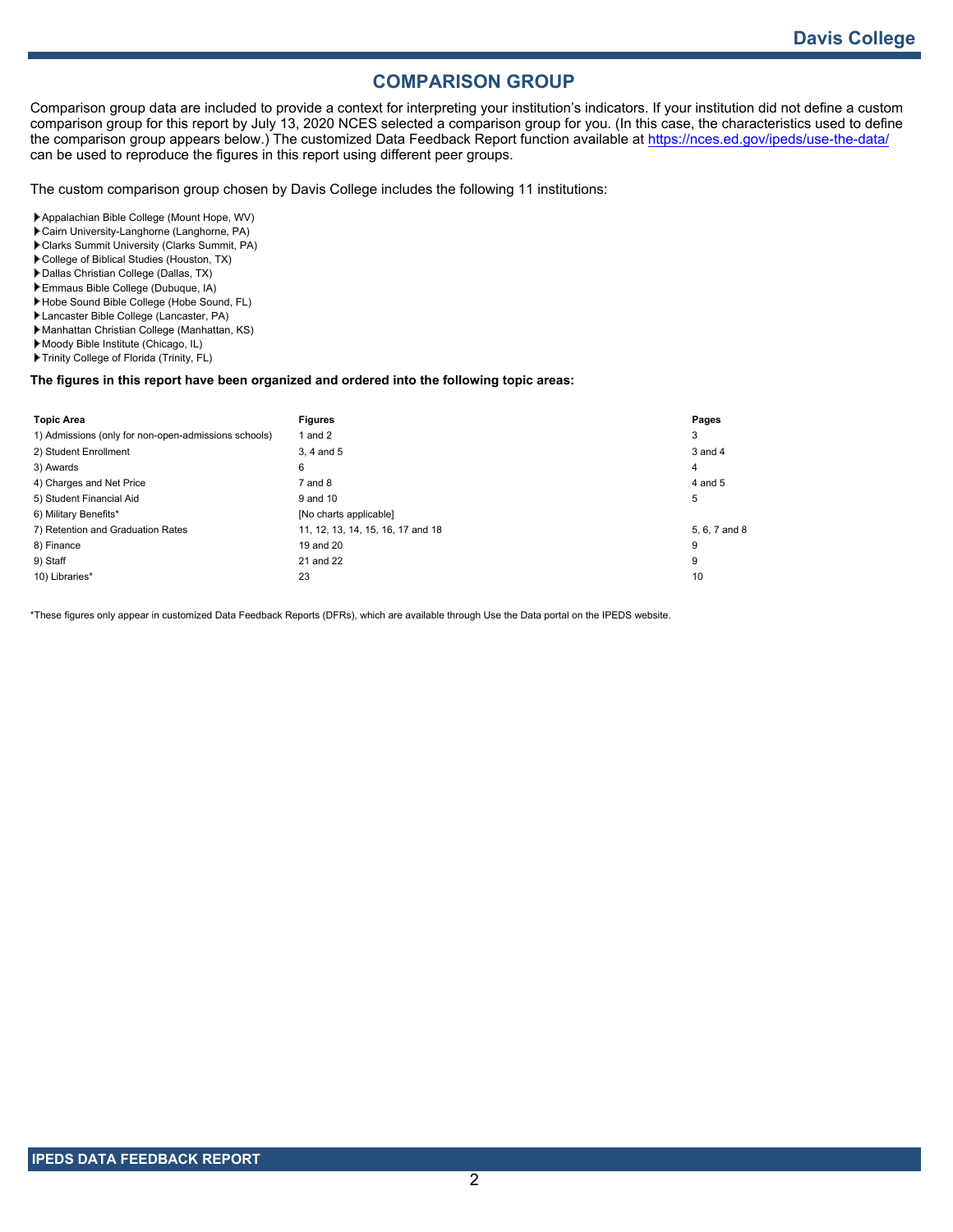**Figure 1. Number of first-time undergraduate students who applied, were admitted, and enrolled full and part time: Fall 2019**



admission policy, and apply to first-time, degree/certificate-seeking undergraduate students only. For details, see the Methodological Notes. N is the number of institutions in the comparison group.

SOURCE: U.S. Department of Education, National Center for Education Statistics, Integrated Postsecondary Education Data System (IPEDS): Winter 2019-20, Admissions component.

### **Figure 2. Percent of first-time undergraduate applicants admitted, and percent of admitted students enrolled full and part time: Fall 2019**



NOTE: Admissions data are presented only for institutions that do not have an open admission policy, and apply to first-time, degree/certificate-seeking undergraduate students only. For details, see the Methodological Notes. See 'Use of Median Values for Comparison Group' for how median values are determined. N is the number of institutions in the comparison group.

SOURCE: U.S. Department of Education, National Center for Education Statistics, Integrated Postsecondary Education Data System (IPEDS): Winter 2019-20, Admissions component.

### **Figure 3. Percent of all students enrolled, by race/ethnicity, and percent of students who are women: Fall 2019**



**Your institution** Comparison Group Median (N=10)

NOTE: For more information about disaggregation of data by race and ethnicity, see the Methodological Notes. Median values for the comparison group will not add to 100%. See 'Use of<br>Median Values for Comparison Group' for

SOURCE: U.S. Department of Education, National Center for Education Statistics, Integrated Postsecondary Education Data System (IPEDS): Spring 2020, Fall Enrollment component.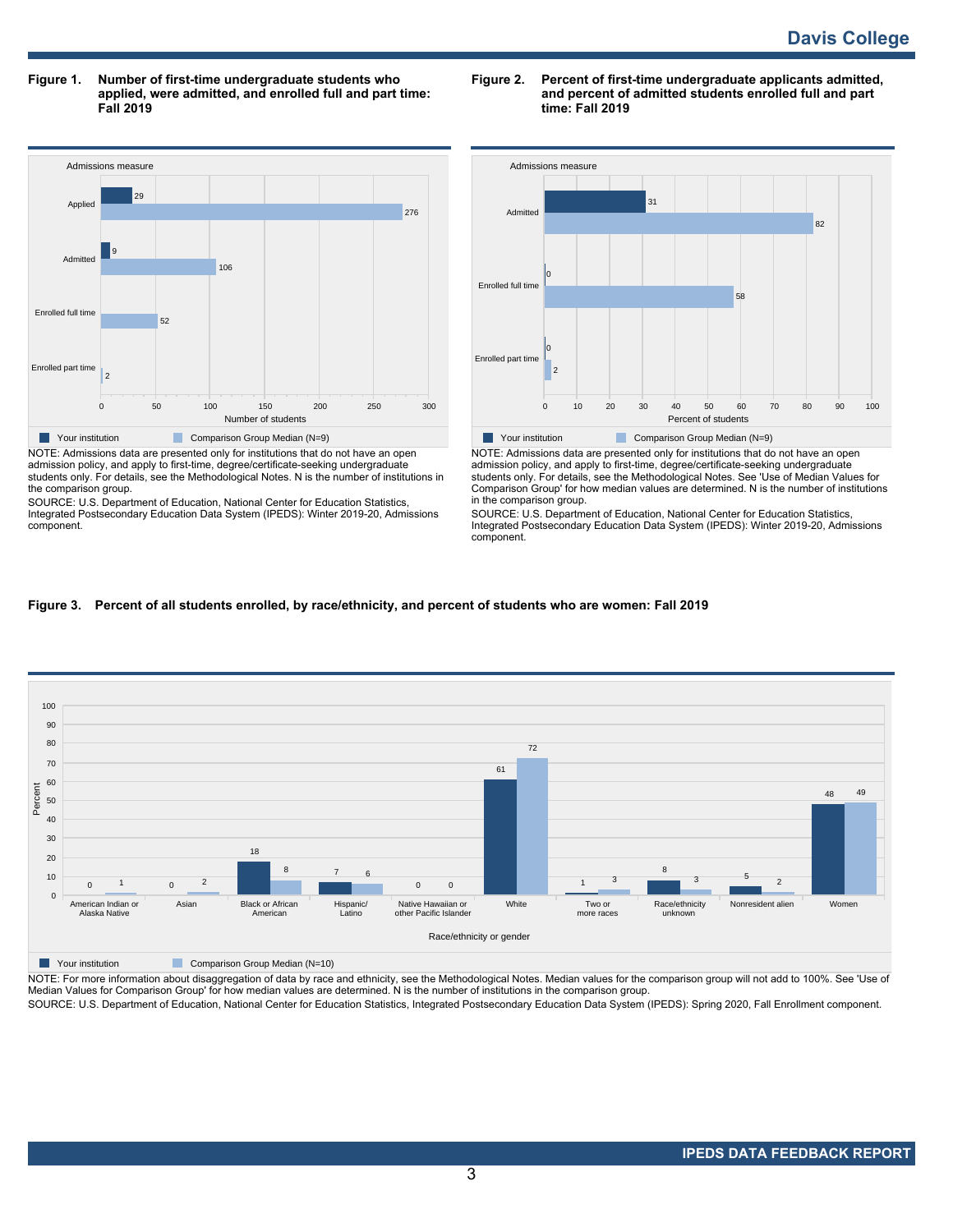**Figure 4. Unduplicated 12-month headcount of all students and of undergraduate students (2018-19), total FTE enrollment (2018-19), and full- and part-time fall enrollment (Fall 2019)**



NOTE: For details on calculating full-time equivalent (FTE) enrollment, see Calculating FTE in the Methodological Notes. Total headcount, FTE, and full- and part-time fall enrollment include both undergraduate and postbaccalaureate students, when applicable. N is the number of institutions in the comparison group.

SOURCE: U.S. Department of Education, National Center for Education Statistics, Integrated Postsecondary Education Data System (IPEDS): Fall 2019, 12-month Enrollment component and Spring 2020, Fall Enrollment component.

#### **Figure 5. Percent of students enrolled in distance education courses, by amount of distance education and student level: Fall 2019**



NOTE: N is the number of institutions in the comparison group. SOURCE: U.S. Department of Education, National Center for Education Statistics, Integrated Postsecondary Education Data System (IPEDS): Spring 2020, Fall Enrollment component.

### **Figure 6. Number of degrees awarded, by level: 2018-19**



NOTE: For additional information about postbaccalaureate degree levels, see the Methodology Notes. N is the number of institutions in the comparison group. SOURCE: U.S. Department of Education, National Center for Education Statistics, Integrated Postsecondary Education Data System (IPEDS): Fall 2019, Completions component.

#### **Figure 7. Tuition and required fees for full-time, first-time degree/certificate-seeking undergraduates: Academic years 2016-17 to 2019-20**



NOTE: The tuition and required fees shown here are the lowest reported from the categories of in-district, in-state, and out-of-state. N is the number of institutions in the comparison group.

SOURCE: U.S. Department of Education, National Center for Education Statistics, Integrated Postsecondary Education Data System (IPEDS): Fall 2019, Institutional Characteristics component.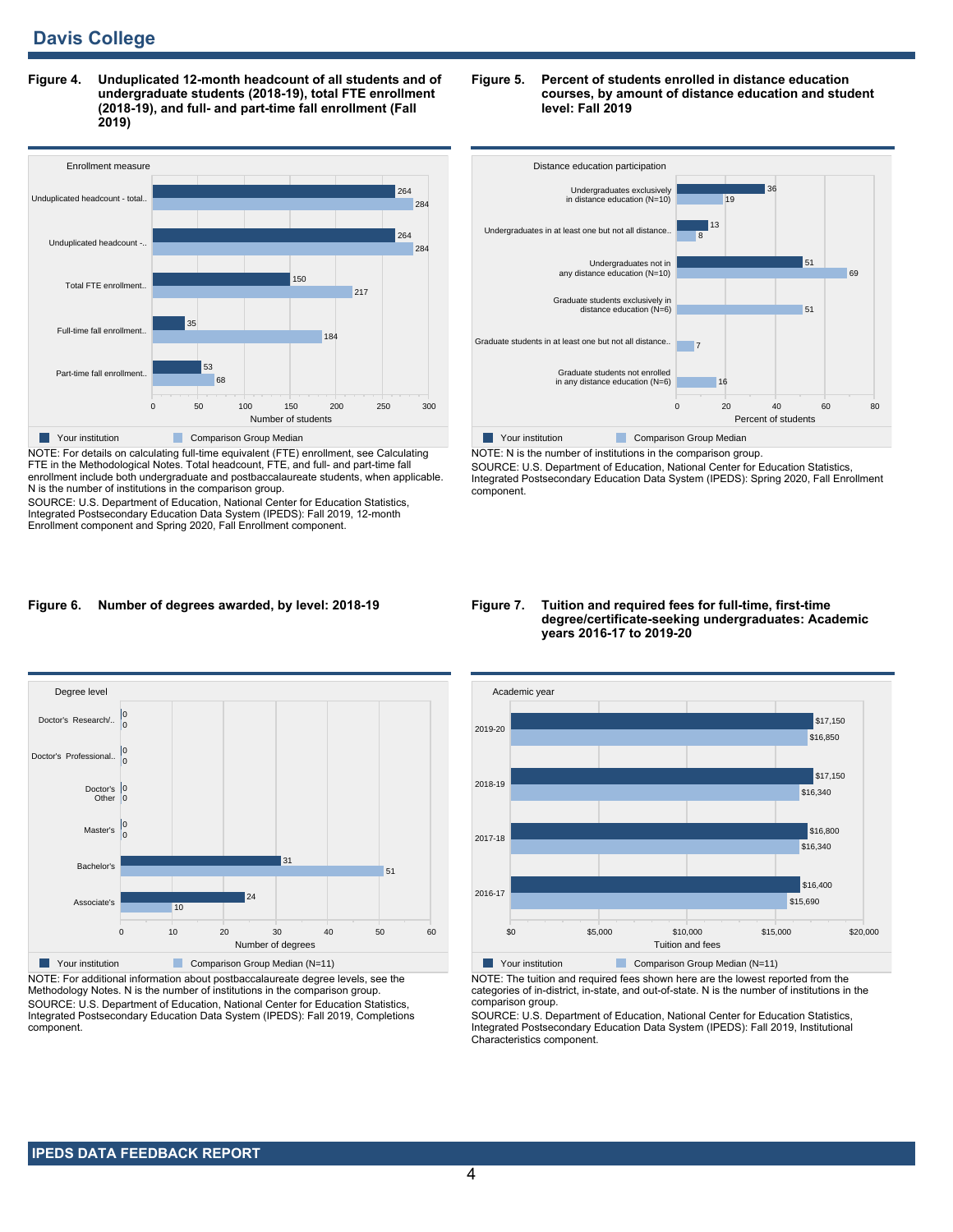**Figure 8. Average net price of attendance for full-time, first-time degree/certificate-seeking undergraduate students, who were awarded grant or scholarship aid: 2016-17 to 2018- 19**



NOTE: Average net price is for full-time, first-time degree/certificate-seeking undergraduate students and is generated by subtracting the average amount of federal, state/local government, and institutional grant and scholarship awarded aid from the total cost of attendance. Total cost of attendance is the sum of published tuition and required fees, books and supplies, and the average room and board and other expenses. For details, see the Methodological Notes. N is the number of institutions in the comparison group.

SOURCE: U.S. Department of Education, National Center for Education Statistics, Integrated Postsecondary Education Data System (IPEDS): Fall 2019, Institutional Characteristics component and Winter 2019-20, Student Financial Aid component.

#### **Figure 10. Average amounts of awarded grant or scholarship aid, or loans awarded to full-time, first-time degree/certificateseeking undergraduate students, by type of aid: 2018-19**



NOTE: Any grant aid above includes grant or scholarship aid awarded from the federal government, state/local government, or the institution. Federal grants includes Pell grants and other federal grants. Any loans includes federal loans and other loans awarded to students. Average amounts of aid were calculated by dividing the total aid awarded by the total number of recipients in each institution. N is the number of institutions in the comparison group.

SOURCE: U.S. Department of Education, National Center for Education Statistics, Integrated Postsecondary Education Data System (IPEDS): Winter 2019-20, Student Financial Aid component.

**Figure 9. Percent of full-time, first-time degree/certificate-seeking undergraduate students who were awarded grant or scholarship aid, or loans, by type of aid: 2018-19**



NOTE: Any grant aid above includes grant or scholarship aid awarded from the federal government, state/local government, or the institution. Federal grants includes Pell grants and other federal grants. Any loans includes federal loans and other loans awarded to students. For details on how students are counted for financial aid reporting, see Cohort Determination in the Methodological Notes. N is the number of institutions in the comparison group.

SOURCE: U.S. Department of Education, National Center for Education Statistics, Integrated Postsecondary Education Data System (IPEDS): Winter 2019-20, Student Financial Aid component.

### **Figure 11. Retention rates of first-time bachelor's degree seeking students, by attendance status: Fall 2018 cohort**



NOTE: Retention rates are measured from the fall of first enrollment to the following fall. Academic reporting institutions report retention data for the Fall 2018 cohort of students who are still enrolled as of the institution's official fall reporting date or as of October 15, 2019. Program reporters determine the cohort with enrollment any time between August 1 - October 31, 2018 and retention based on August 1, 2019. Four-year institutions report retention rates for students seeking a bachelor's degree. For more details, see the Methodological Notes. N is the number of institutions in the comparison group. SOURCE: U.S. Department of Education, National Center for Education Statistics, Integrated Postsecondary Education Data System (IPEDS): Spring 2020, Fall Enrollment component.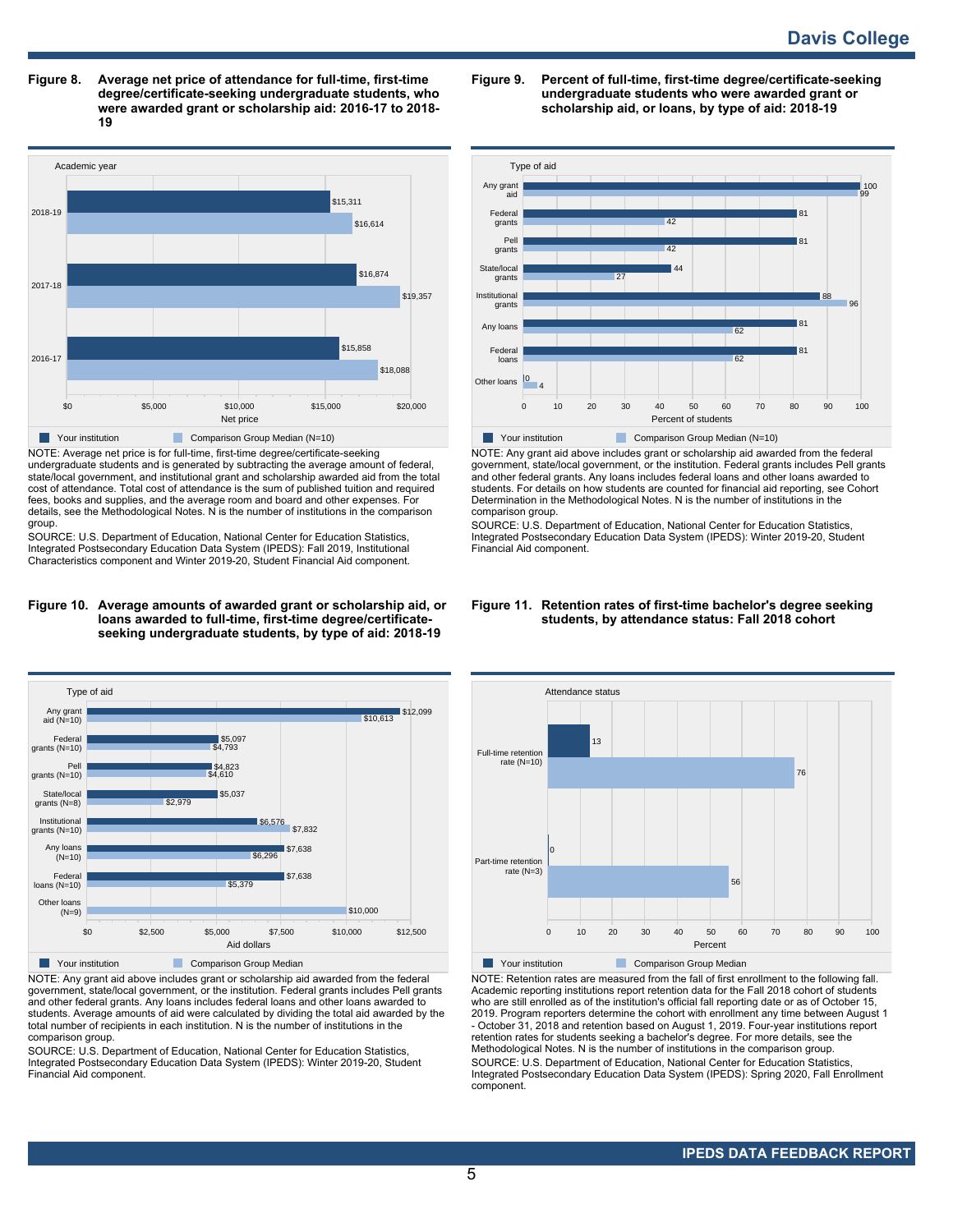**Figure 12. Graduation and transfer-out rates of full-time, first-time degree/certificate-seeking undergraduates within 150% of normal time to program completion: 2013 cohort**



NOTE: Graduation rate cohort includes all full-time, first-time degree/certificate-seeking undergraduate students. Graduation and transfer-out rates are the Student Right-to-Know rates. Only institutions with mission to prepare students to transfer are required to report transfer out. For more details, see the Methodological Notes. N is the number of institutions in the comparison group.

SOURCE: U.S. Department of Education, National Center for Education Statistics, Integrated Postsecondary Education Data System (IPEDS): Winter 2019-20, Graduation Rates component.





**Nour institution Comparison Group Median** 

NOTE: For more information about disaggregation of data by race and ethnicity, see the Methodological Notes. The graduation rates are the Student Right-to-Know (SRK) rates. Median values for the comparison group will not add to 100%. N is the number of institutions in the comparison group. Medians are not reported for comparison groups with less than three values.

SOURCE: U.S. Department of Education, National Center for Education Statistics, Integrated Postsecondary Education Data System (IPEDS): Winter 2019-20, Graduation Rates component.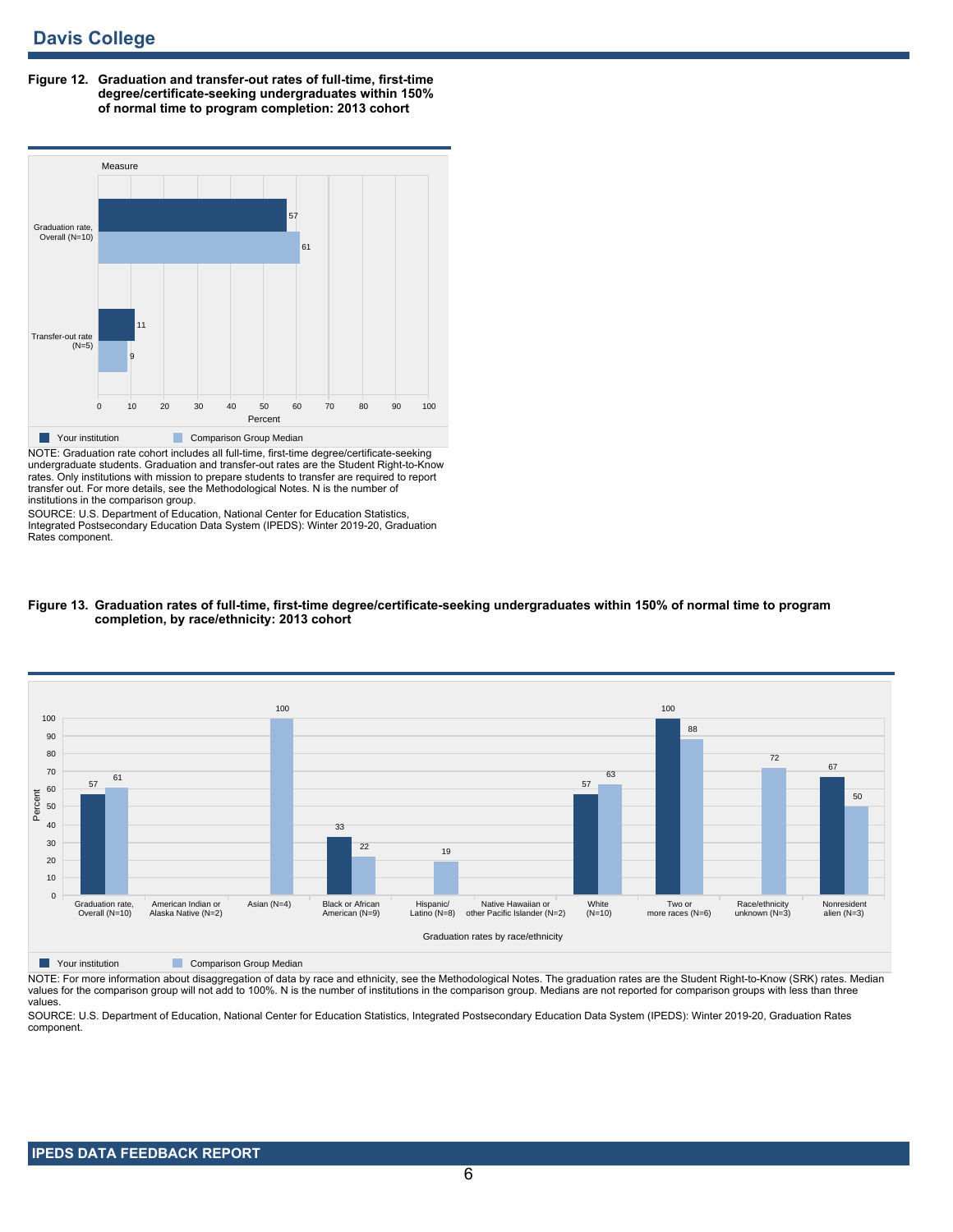**Figure 14. Graduation rates of full-time, first-time degree/certificateseeking undergraduates within 150% of normal time to program completion, by type of aid: 2013 cohort**

**Figure 15. Bachelor's degree graduation rates of full-time, first-time degree/certificate-seeking undergraduates within 4 years, 6 years, and 8 years: 2011 cohort**



NOTE: Graduation rate cohort includes all full-time, first-time degree/certificate-seeking undergraduate students. Data were collected on those students, who at entry of the cohort, were awarded a Pell Grant and students who were awarded a Subsidized Stafford loan, but did not receive a Pell Grant. Graduation rates are the Student Right-to-Know rates. For more details, see the Methodological Notes. N is the number of institutions in the comparison group.

SOURCE: U.S. Department of Education, National Center for Education Statistics, Integrated Postsecondary Education Data System (IPEDS): Winter 2019-20, Graduation Rates component.



NOTE: The 4-, 6-, and 8-year graduation rates are calculated using the number of students who completed a bachelor's or equivalent degree from a cohort of students who entered the institution seeking a bachelor's or equivalent degree. For details, see the Methodological Notes. N is the number of institutions in the comparison group. Medians are not reported for comparison groups with less than three values. SOURCE: U.S. Department of Education, National Center for Education Statistics, Integrated Postsecondary Education Data System (IPEDS): Winter 2019-20, 200% Graduation Rates component.





**The Your institution** Comparison Group Median

NOTE: Award measures are based on the highest award received after 8 years of entry and enrollment measures are based on students who did not receive an award after 8 years of entry. Student cohorts (i.e., First-time, full-time; First-time, part-time; Non-first-time, full-time; and Non-first-time, part-time) are degree/certificate-seeking undergraduate students who entered the institution between July 1, 2011-June 30, 2012. Pell recipients are students with demonstrated financial need. For more details, see the Methodological Notes. N is the number of institutions in the comparison group. Medians are not reported for comparison groups with less than three values.

SOURCE: U.S. Department of Education, National Center for Education Statistics, Integrated Postsecondary Education Data System (IPEDS): Winter 2019-20, Outcome Measures component.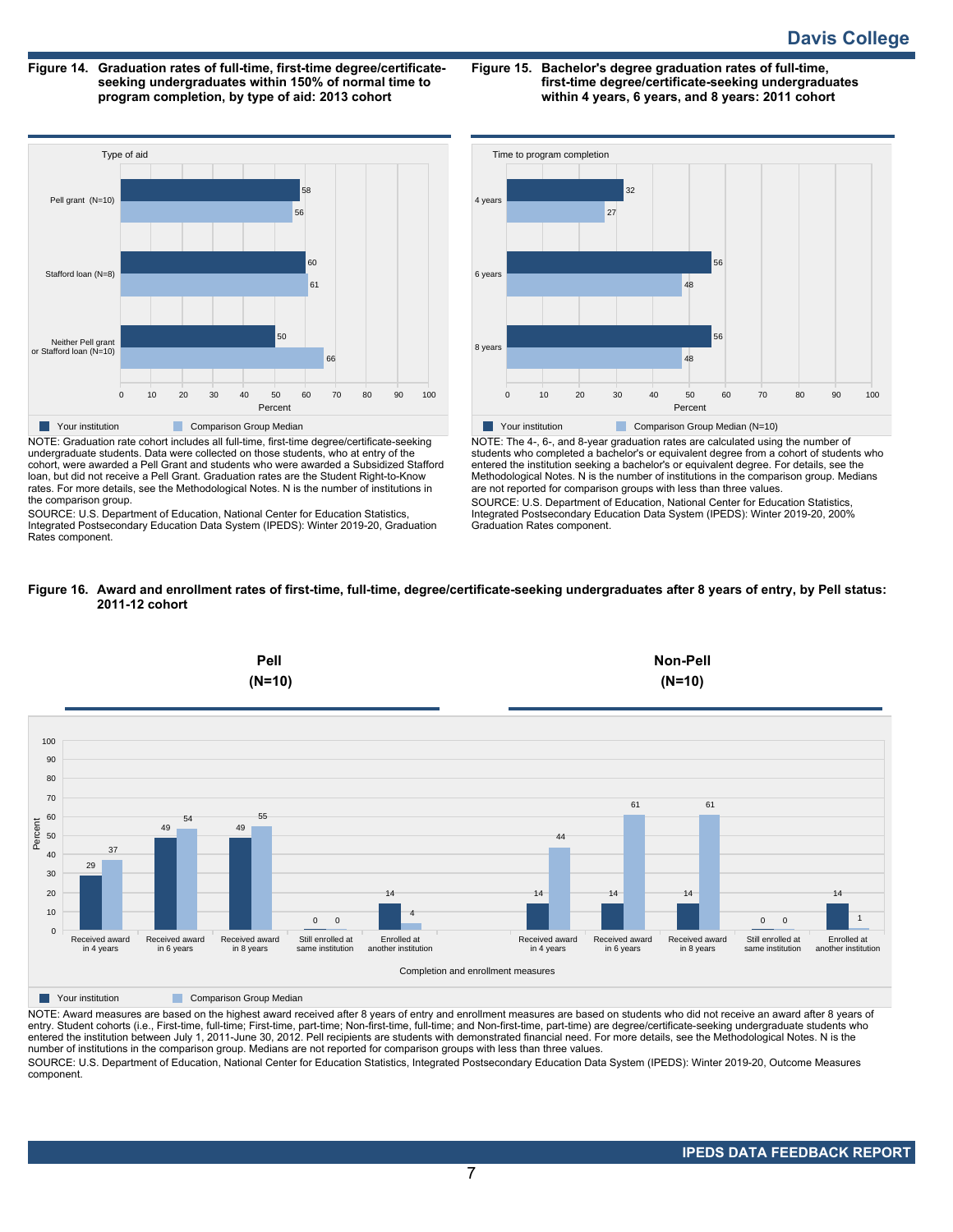# **Davis College**

### **Figure 17. Award and enrollment rates of non-first-time, full-time, degree/certificate-seeking undergraduates after 8 years of entry, by Pell status: 2011-12 cohort**



NOTE: Award measures are based on the highest award received after 8 years of entry and enrollment measures are based on students who did not receive an award after 8 years of entry. Student cohorts (i.e., First-time, full-time; First-time, part-time; Non-first-time, full-time; and Non-first-time, part-time) are degree/certificate-seeking undergraduate students who entered the institution between July 1, 2011-June 30, 2012. Pell recipients are students with demonstrated financial need. For more details, see the Methodological Notes. N is the number of institutions in the comparison group. Medians are not reported for comparison groups with less than three values.

SOURCE: U.S. Department of Education, National Center for Education Statistics, Integrated Postsecondary Education Data System (IPEDS): Winter 2019-20, Outcome Measures component.

### **Figure 18. Award and enrollment rates of non-first-time, part-time, degree/certificate-seeking undergraduates after 8 years of entry, by Pell status: 2011-12 cohort**



NOTE: Award measures are based on the highest award received after 8 years of entry and enrollment measures are based on students who did not receive an award after 8 years of entry. Student cohorts (i.e., First-time, full-time; First-time, part-time; Non-first-time, full-time; and Non-first-time, part-time) are degree/certificate-seeking undergraduate students who entered the institution between July 1, 2011-June 30, 2012. Pell recipients are students with demonstrated financial need. For more details, see the Methodological Notes. N is the number of institutions in the comparison group. Medians are not reported for comparison groups with less than three values. SOURCE: U.S. Department of Education, National Center for Education Statistics, Integrated Postsecondary Education Data System (IPEDS): Winter 2019-20, Outcome Measures component.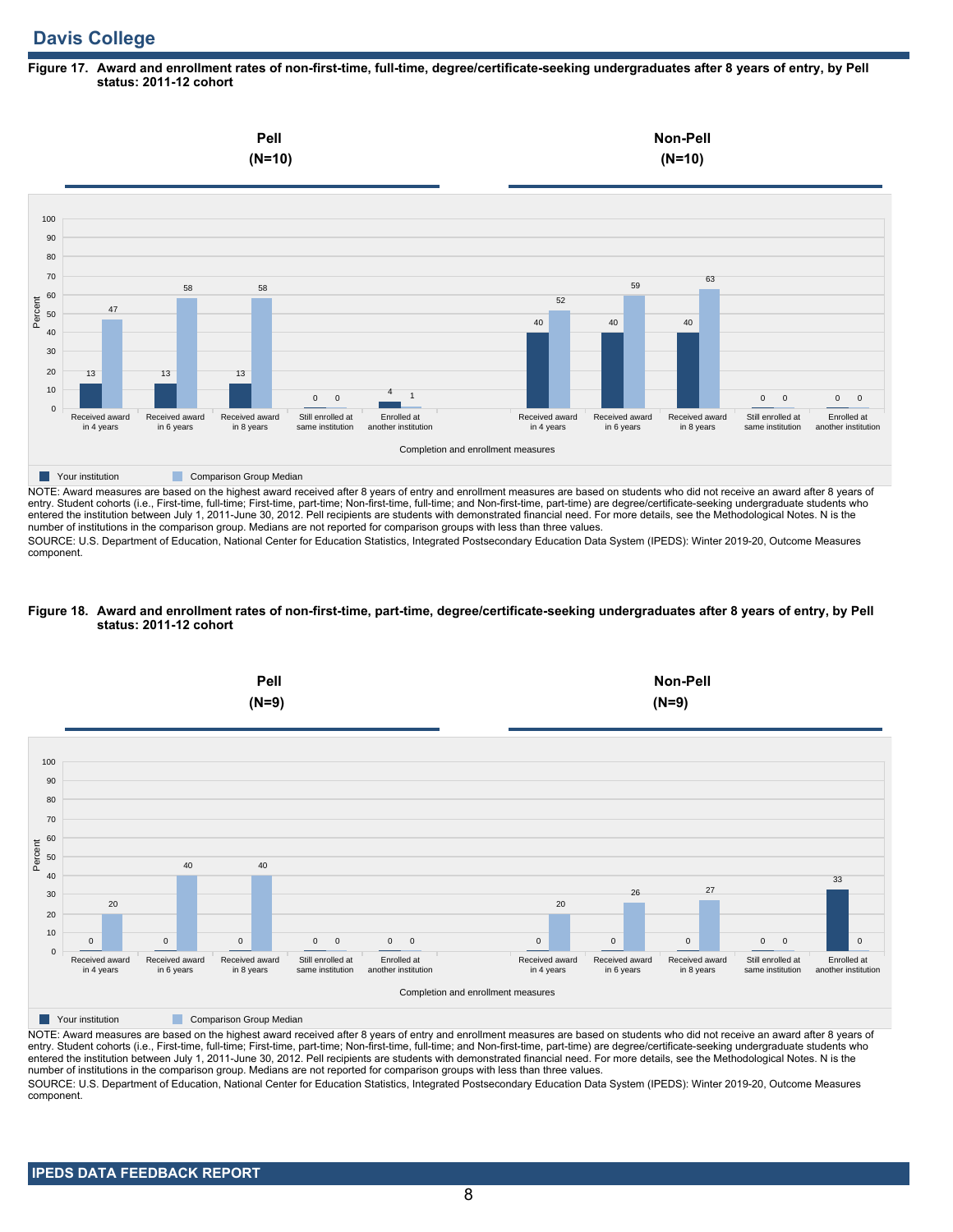**Figure 19. Percent distribution of core revenues, by source: Fiscal year 2019**

**Figure 20. Core expenses per FTE enrollment, by function: Fiscal year 2019**



NOTE: The comparison group median is based on those members of the comparison group that report finance data using the same accounting standards as the comparison institution. For more information, see the Methodological Notes. N is the number of institutions in the comparison group.

SOURCE: U.S. Department of Education, National Center for Education Statistics, Integrated Postsecondary Education Data System (IPEDS): Spring 2020, Finance component.



NOTE: Expenses per full-time equivalent (FTE) enrollment, particularly instruction, may be inflated because finance data includes all core expenses while FTE reflects credit activity only. For details on calculating FTE enrollment and a detailed definition of core expenses, see the Methodological Notes. N is the number of institutions in the comparison group. SOURCE: U.S. Department of Education, National Center for Education Statistics, Integrated Postsecondary Education Data System (IPEDS): Fall 2019, 12-month Enrollment component and Spring 2020, Finance component.

#### **Figure 21. Full-time equivalent staff, by occupational category: Fall 2019**



NOTE: Graduate assistants are not included. For calculation details, see the Methodological Notes. N is the number of institutions in the comparison group. SOURCE: U.S. Department of Education, National Center for Education Statistics, Integrated Postsecondary Education Data System (IPEDS): Spring 2020, Human Resources component.

### **Figure 22. Average salaries of full-time instructional non-medical staff equated to 9-months worked, by academic rank: Academic year 2019-20**



NOTE: See Methodology Notes for more details on average salary. N is the number of institutions in the comparison group. Medians are not reported for comparison groups with less than three values.

SOURCE: U.S. Department of Education, National Center for Education Statistics, Integrated Postsecondary Education Data System (IPEDS): Spring 2020, Human Resources component.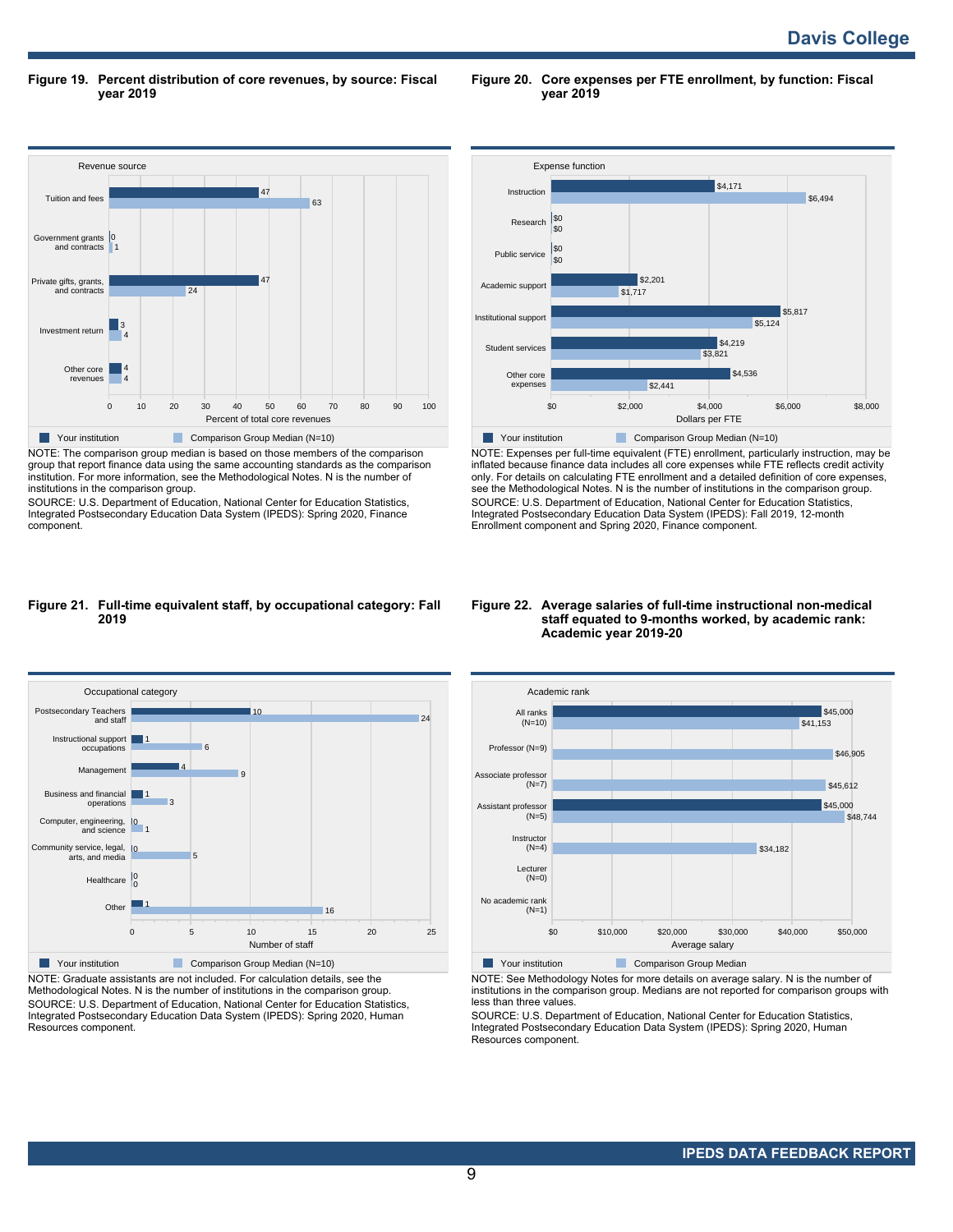**Figure 23. Percent distribution of library collection, by material type: Fiscal Year 2019**



SOURCE: U.S. Department of Education, National Center for Education Statistics, Integrated Postsecondary Education Data System (IPEDS): Spring 2020, Academic Libraries component.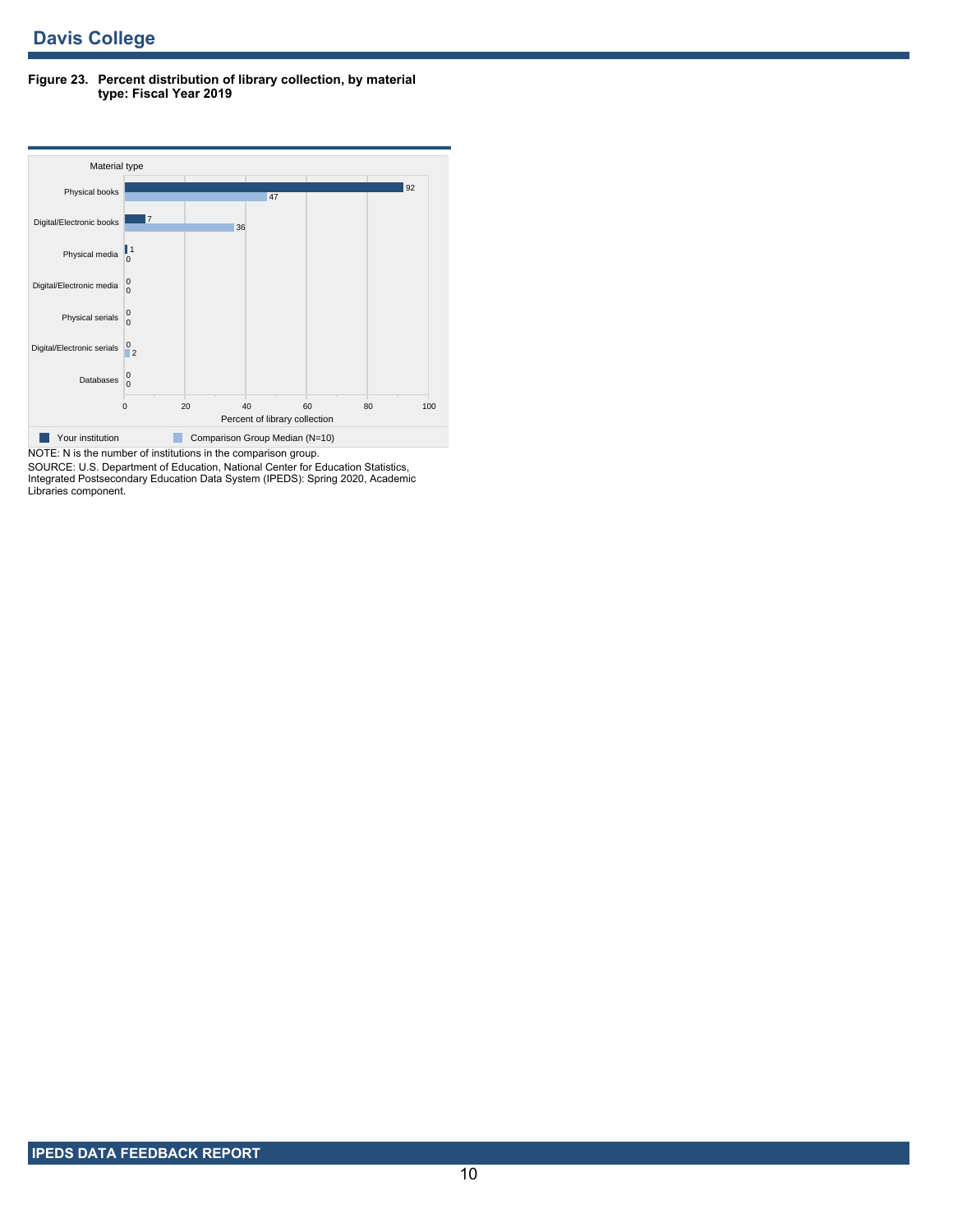# **METHODOLOGICAL NOTES**

## **Overview**

This report is based on data supplied by institutions to IPEDS during 2019-20 data collection year. Response rates exceeded 99% for most surveys. IPEDS data release memos at <https://nces.ed.gov/ipeds/use-the-data/survey-components> provide an overview of the number of institutions responding to the survey components. Furthermore, data used in this report are provisional level and may be revised for a limited time through the IPEDS Prior Year Revision system.

# **Use of Median Values for Comparison Group**

This report compares your institution's data to the median value for the comparison group for each indicator shown in the figure. If more than one indicator is present in a figure, the median values are determined separately for each indicator. Medians are not displayed for comparison groups with fewer than three values. Where percentage distributions are presented, median values may not add to 100%. To access all the data used to create the figures included in this report, go to 'Use the Data' portal on the IPEDS website at this provided link (<https://nces.ed.gov/ipeds>).

# **Missing Indicators**

If a indicator is not reported for your institution, the omission indicates that the indicator is not relevant to your institution and the data were not collected. Not all notes may be applicable to your report.

## **Use of Imputed Data**

All IPEDS data are subject to imputation for total (institutional) and partial (item) nonresponse. If necessary, imputed values were used to prepare your report.

## **Data Confidentiality**

IPEDS data are not collected under a pledge of confidentiality.

# **Disaggregation of Data by Race/Ethnicity**

When applicable, some indicators are disaggregated by race/ethnicity. Data disaggregated by race/ethnicity have been reported using the 1997 Office of Management and Budget categories. Detailed information about the race/ethnicity categories can be found at <https://nces.ed.gov/ipeds/Section/Resources>.

# **Cohort Determination for Reporting Student Financial Aid, Graduation Rates, and Outcome Measures**

Student cohorts for reporting Student Financial Aid and Graduation Rates data are based on the reporting type of the institution. For institutions that report based on an academic year (those operating on standard academic terms), student counts and cohorts are based on fall term data. Student counts and cohorts for program reporters (those that do not operate on standard academic terms) are based on unduplicated counts of students enrolled during a full 12-month period.

Student cohorts for reporting Outcome Measures are based on a full-year cohort from July 1-June 30 for all degree-granting institutions.

# **DESCRIPTION OF INDICATORS USED IN THE FIGURES**

# **Admissions (only for non-open-admissions schools)**

### *Admissions and Test Score Data*

Admissions and test score data are presented only for institutions that do not have an open admission policy, and apply to first-time, degree/certificate-seeking undergraduate students only. Applicants include only those students who fulfilled all requirements for consideration for admission and who were notified of one of the following actions: admission, non-admission, placement on a wait list, or application withdrawn (by applicant or institution). Admitted applicants (admissions) include wait-listed students who were subsequently offered admission. Early decision, early action, and students who began studies during the summer prior to the fall reporting period are included. For customized Data Feedback Reports, test scores are presented only if scores are required for admission.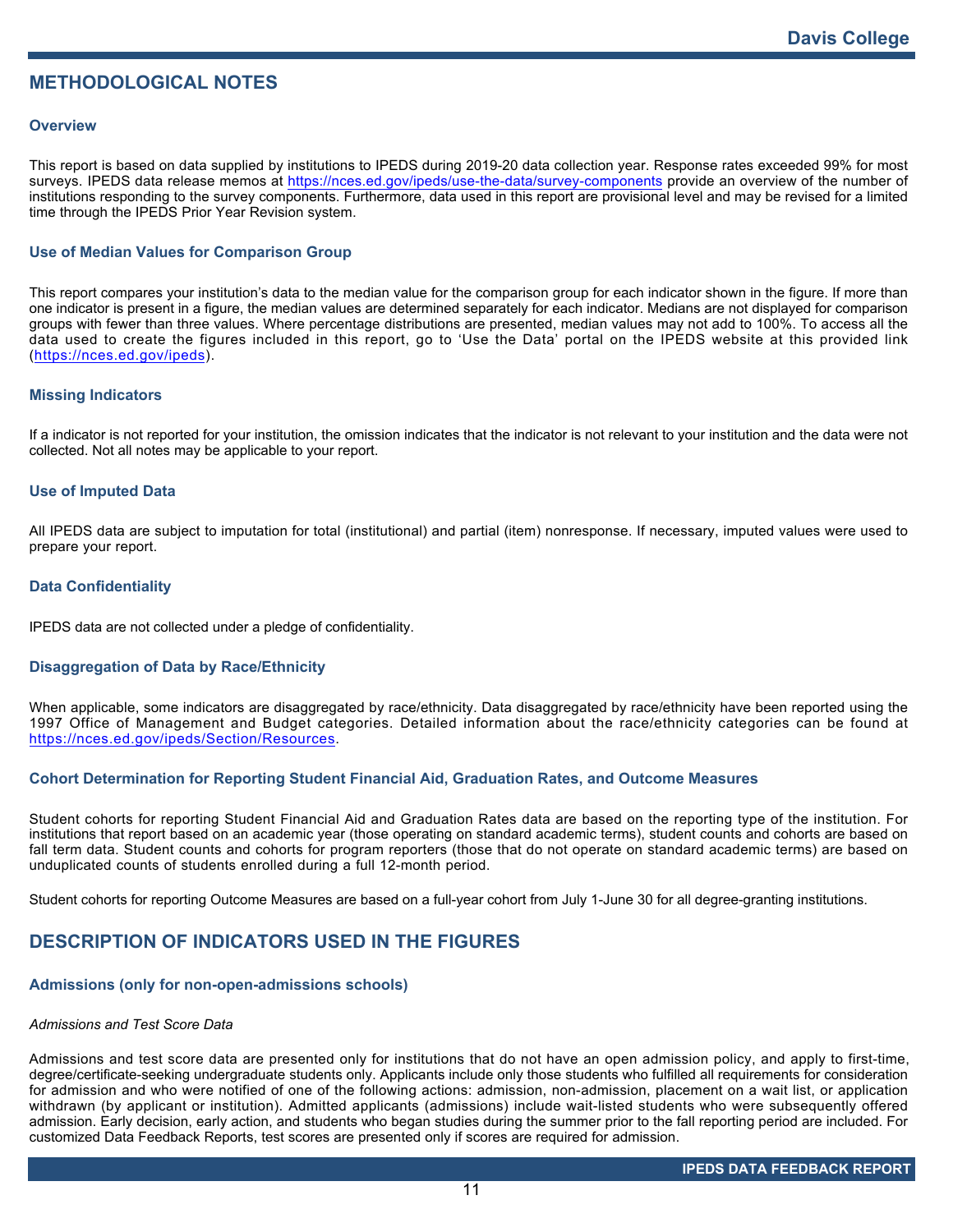# **Student Enrollment**

### *Enrollment Counts*

12-month Enrollment captures a cumulative unduplicated headcount of enrollment over the full 12-month period beginning July 1 and ending June 30. In contrast, Fall Enrollment captures number of students enrolled on a particular date in the fall. Fall enrollment is often referred to as a "snapshot" of an institution"s enrollment at a specific time.

## *FTE Enrollment*

The full-time equivalent (FTE) enrollment used in this report is the sum of the institution's FTE undergraduate enrollment and FTE graduate enrollment (as calculated from or reported on the 12-month Enrollment component). Undergraduate and graduate FTE are estimated using 12-month instructional activity (credit and/or contact hours). See "Calculation of FTE Students (using instructional activity)" in the IPEDS Glossary at <https://surveys.nces.ed.gov/ipeds/VisGlossaryAll.aspx>.

### *Total Entering Undergraduate Students*

Total entering students are students at the undergraduate level, both full- and part-time, new to the institution in the fall term (or the prior summer term who returned in the fall). This includes all first-time undergraduate students, students transferring into the institution at the undergraduate level, and non-degree/certificate-seeking undergraduates entering in the fall. Only degree-granting, academic year reporting institutions provide total entering student data.

## **Completions**

### *Completions and Completers*

Completions collects data on undergraduate and graduate completions and completers in a 12-month period. Completions are the counts of postsecondary awards granted where each award reported once but multiple awards may be reported for one recipient. Completers are the counts of students granted postsecondary awards. The count of completers is collected in two ways. The first way counts all completers, while the second way counts completers by award level (e.g., number of associate's completers, number of bachelor's completers).

# **Student Financial Aid**

### *Financial Aid Recipients and Amounts*

Student Financial Aid collects the counts of undergraduate students awarded different types of financial aid and the total amounts of aid awarded. The average dollar amount of aid awarded is then calculated. In addition, Student Financial Aid collects counts of full-time, first-time undergraduate student awarded aid and amounts of aid, and counts of undergraduate and graduate students receiving military educational benefits.

### **Charges and Average Net Price**

### *Average Institutional Net Price*

IPEDS collects data to calculate average net price at each institution for two groups of undergraduate students: those awarded grant aid and those awarded Title IV federal aid.

Average net price is calculated for full-time, first-time degree/certificate-seeking undergraduates who were awarded grant or scholarship aid from the federal government, state/local government, or the institution anytime during the full aid year. For public institutions, this includes only students who paid the in-state or in-district tuition rate. Other sources of grant aid are excluded. Average net price is generated by subtracting the average amount of federal, state/local government, and institutional grant and scholarship aid from the total cost of attendance. Total cost of attendance is the sum of published tuition and required fees, books and supplies, and the average room and board and other expenses.

For the purpose of the IPEDS reporting, aid awarded refers to financial aid that was awarded to, and accepted by, a student. This amount may differ from the aid amount that is disbursed to a student.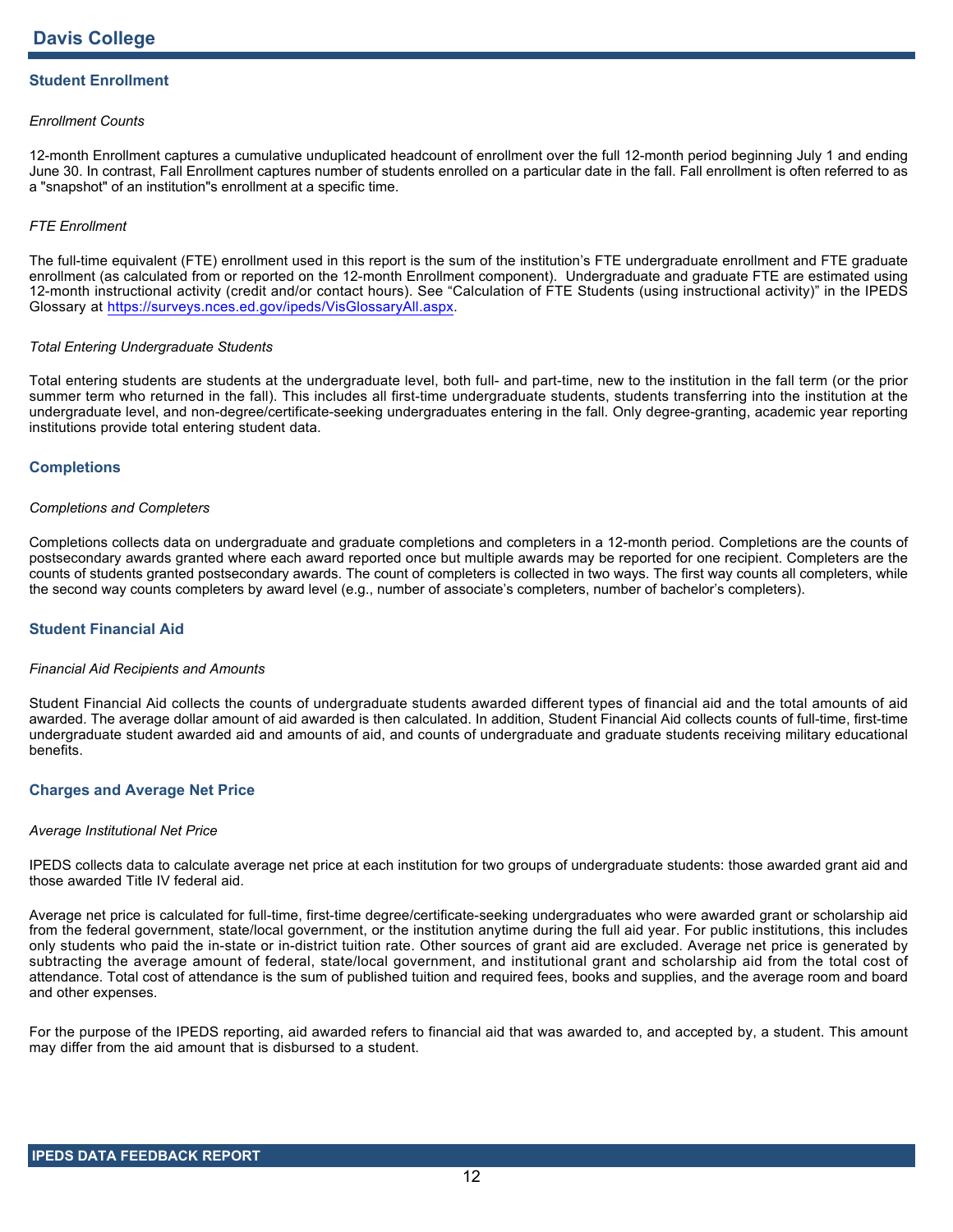## **Retention, Graduation Rates, and Outcome Measures**

### *Retention Rates*

Retention rates are measures of the rate at which students persist in their educational program at an institution, expressed as a percentage. For four-year institutions, this is the percentage of first-time bachelors (or equivalent) degree-seeking undergraduates from the previous fall who are again enrolled in the current fall. For all other institutions this is the percentage of first-time degree/certificate-seeking students from the previous fall who either re-enrolled or successfully completed their program by the current fall. The full-time retention rate is calculated using the percentage of full-time, first-time degree/certificate-seeking undergraduates, while the part-time rate is calculated using the percentage of part-time, first-time degree/certificate-seeking undergraduates.

### *Graduation Rates and Transfer-out Rate*

Graduation rates are those developed to satisfy the requirements of the Student Right-to-Know Act and Higher Education Act, as amended, and are defined as the total number of individuals from a given cohort of full-time, first-time degree/certificate-seeking undergraduates who completed a degree or certificate within a given percent of normal time to complete all requirements of the degree or certificate program; divided by the total number of students in the cohort of full-time, first-time degree/certificate-seeking undergraduates minus any allowable exclusions. Institutions are permitted to exclude from the cohort students who died or were totally and permanently disabled; those who left school to serve in the armed forces or were called up to active duty; those who left to serve with a foreign aid service of the federal government, such as the Peace Corps; and those who left to serve on an official church mission.

A further extension of the traditional Graduation Rates (GR) component which carries forward 100% and 150% graduation rates data previously reported in the GR component is the Graduation Rates 200% (GR200) component, which requests information on any additional completers and exclusions from the cohort between 151% and 200% normal time for students to complete all requirements of their program of study.

Transfer-out rate is the total number of students from the cohort who are known to have transferred out of the reporting institution (without earning a degree/award) and subsequently re-enrolled at another institution within the same time period; divided by the same adjusted cohort (initial cohort minus allowable exclusions) as described above. Only institutions with a mission that includes providing substantial preparation for students to enroll in another eligible institution are required to report transfers out.

### *Outcome Measures Data*

Alternative measures of student success are reported by degree-granting institutions to describe the outcomes of four degree/certificateseeking undergraduate student groups: First-time, full-time (FTFT); First-time, part-time (FTPT); Non-first-time, full-time entering (NFTFT); and Non-first-time, part-time entering (NFTPT). Additionally, each of the four cohorts collects data on two subcohorts: Pell grant recipients and non -Pell grant recipients. These measures provide the 4-year, 6-year, and 8-year award rates (or completions rates) after entering an institution. NCES calculates award rates by dividing a cohort's or subcohort's adjusted cohort into the number of total awards at 4-year, 6-year, and 8 year status points.

The initial cohort can be revised and take allowable exclusions resulting in an adjusted cohort. Institutions are permitted to exclude from the initial cohort students who died or were totally and permanently disabled; those who left school to serve in the armed forces or were called up to active duty; those who left to serve with a foreign aid service of the federal government, such as the Peace Corps; and those who left to serve on an official church mission.

The highest award and the type of award (i.e., certificate, Associate's, or Bachelor's) are reported at each status point. For students who did not earn an undergraduate award after 8-years of entry, the enrollment statuses are reported as either still enrolled at the institution, or subsequently transferred out of the institution. Unlike the Graduation Rates data, all institutions must report on a full-year cohort (students entering July 1 of one year to June 30 to the next) and on their transfer out students, regardless if the institution has a mission that provides substantial transfer preparation.

#### **Finance**

### *Core Revenues*

Core revenues for public institutions reporting under GASB standards include tuition and fees; government (federal, state, and local) appropriations and operating and nonoperating grants/contracts; private gifts, grants, and contracts (private operating grants/contracts plus gifts and contributions from affiliated entities); sales and services of educational activities; investment income; other operating and nonoperating sources; and other revenues and additions (capital appropriations and grants and additions to permanent endowments). "Other core revenues" include federal appropriations, sales and services of educational activities, other operating and nonoperating sources, and other revenues and additions.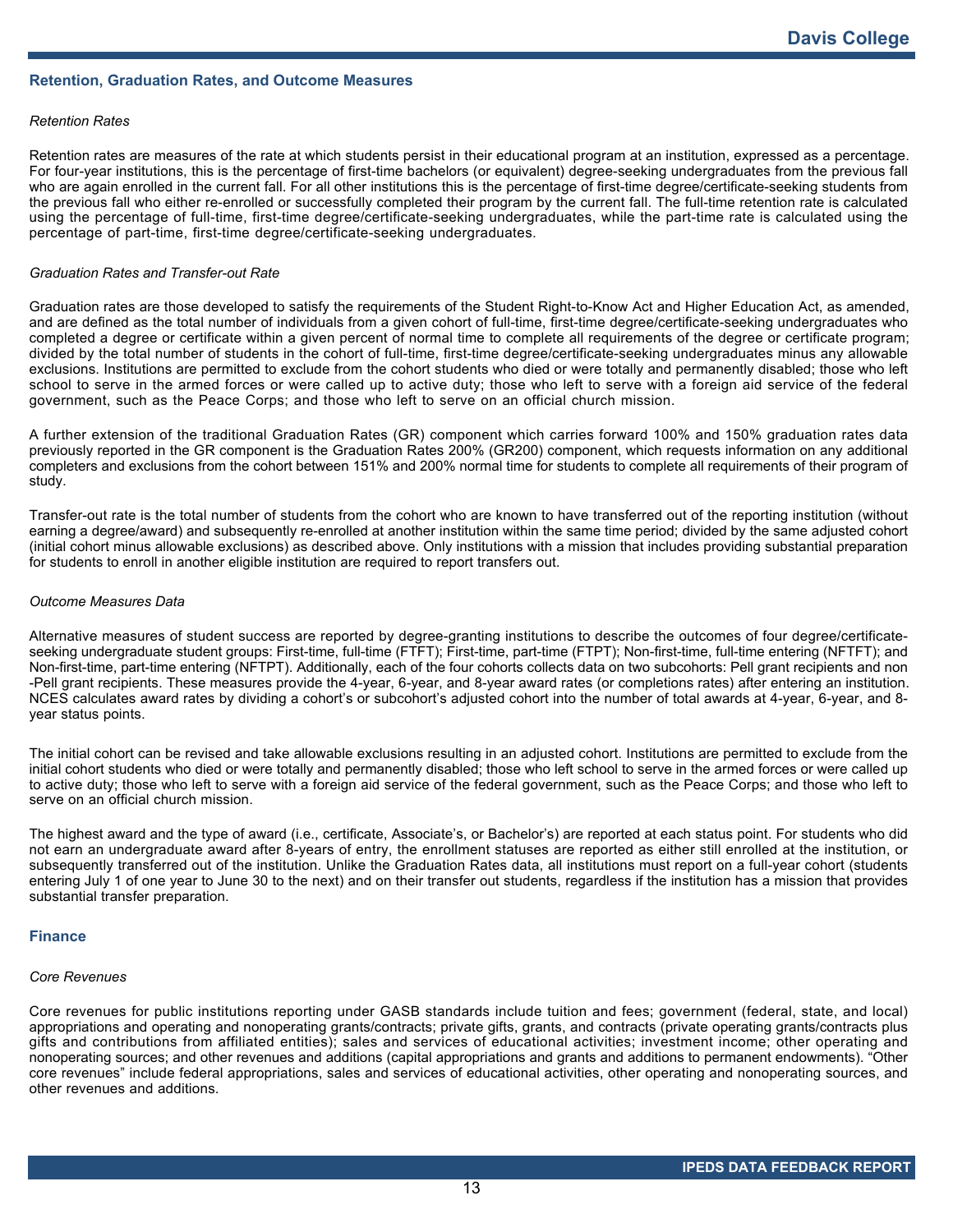Core revenues for private, not-for-profit institutions (and a small number of public institutions) reporting under FASB standards include tuition and fees; government (federal, state, and local) appropriations and grants/contracts; private gifts, grants and contracts (including contributions from affiliated entities); investment return; sales and services of educational activities; and other sources (a generated category of total revenues minus the sum of core and noncore categories on the Finance component). "Other core revenues" include government (federal, state, and local) appropriations, sales and services of educational activities, and other sources.

Core revenues for private, for-profit institutions reporting under FASB standards include tuition and fees; government (federal, state, and local) appropriations and grants/contracts; private grants/ contracts; investment income; sales and services of educational activities; and other sources (a generated category of total revenues minus the sum of core and noncore categories on the Finance component). "Other core revenues" include government (federal, state, and local) appropriations and other sources.

At degree-granting institutions, core revenues exclude revenues from auxiliary enterprises (e.g., bookstores and dormitories), hospitals, and independent operations. Non-degree-granting institutions do no report revenue from auxiliary enterprises in a separate category, and thus may include these amounts in the core revenues from other sources.

### *Core Expenses*

Core expenses include expenses for instruction, research, public service, academic support, student services, institutional support, scholarships and fellowships (GASB) or net grant aid to students (FASB) and other expenses. Core expenses exclude expenses for auxiliary enterprises, hospitals, and independent operations. "Other core expenses" is the sum of grant aid/scholarships and fellowships and other expenses.

### *Endowment Assets*

Endowment assets, for public institutions under GASB standards, and private, not-for-profit institutions under FASB standards, include gross investments of endowment funds, term endowment funds, and funds functioning as endowment for the institution and any of its foundations and other affiliated organizations. Private, for-profit institutions under FASB do not hold or report endowment assets.

## *Salaries and Wages*

Salaries and wages for public institutions under GASB standards and private (not-for-profit and for-profit) institutions under FASB standards, include amounts paid as compensation for services to all employees regardless of the duration of service, and amounts made to or on behalf of an individual over and above that received in the form of a salary or wage.

# **Staff**

## *FTE Staff*

The full-time-equivalent (FTE) by occupational category is calculated by summing the total number of full-time staff and adding one-third of the total number of part-time staff. Postsecondary teachers category includes instructional staff who are primarily engaged in teaching and those who do a combination of teaching, research, and/or public service. It also includes staff whose primary functions are research or public service. Instructional support occupations include archivists, curators, and museum technicians; librarians and media collections specialists; librarian technicians; student and academic affairs and other education services occupations. Other staff include staff in service occupations; sales and related occupations; office and administrative support occupations; natural resources, construction, and maintenance occupations; production, transportation and material moving occupations; and military specific occupations. Graduate assistants are not included.

### *Equated Instructional Non-Medical Staff Salaries*

Institutions reported the number of full-time nonmedical instructional staff and their salary outlays by academic rank, gender, and the number of months worked (9-, 10-, 11-, and 12-months). Salary outlays for staff who worked 10-, 11-, and 12-months were equated to 9-months of work by multiplying the outlays reported for 10-months by 0.90, the outlays reported for 11 months by 0.818, and the outlays reported for 12 months by 0.75. The equated 10-, 11-, and 12-outlays were then added to the outlays for instructional staff that worked 9-months to generate a total 9-month equated salary outlay. The total 9-month equated outlay was then divided by total number of instructional non-medical staff to determine an equated 9-month average salary. This calculation was done for each academic rank. Salary outlays were not reported for staff that work less than 9-months and were excluded.

### *Student-to-Faculty Ratio*

Institutions can provide their institution's student-to-faculty ratio (i.e., student-to-instructional staff) for undergraduate programs or follow the NCES guidance in calculating their student-to-faculty ratio, which is as follows: the number of FTE students (using Fall Enrollment survey